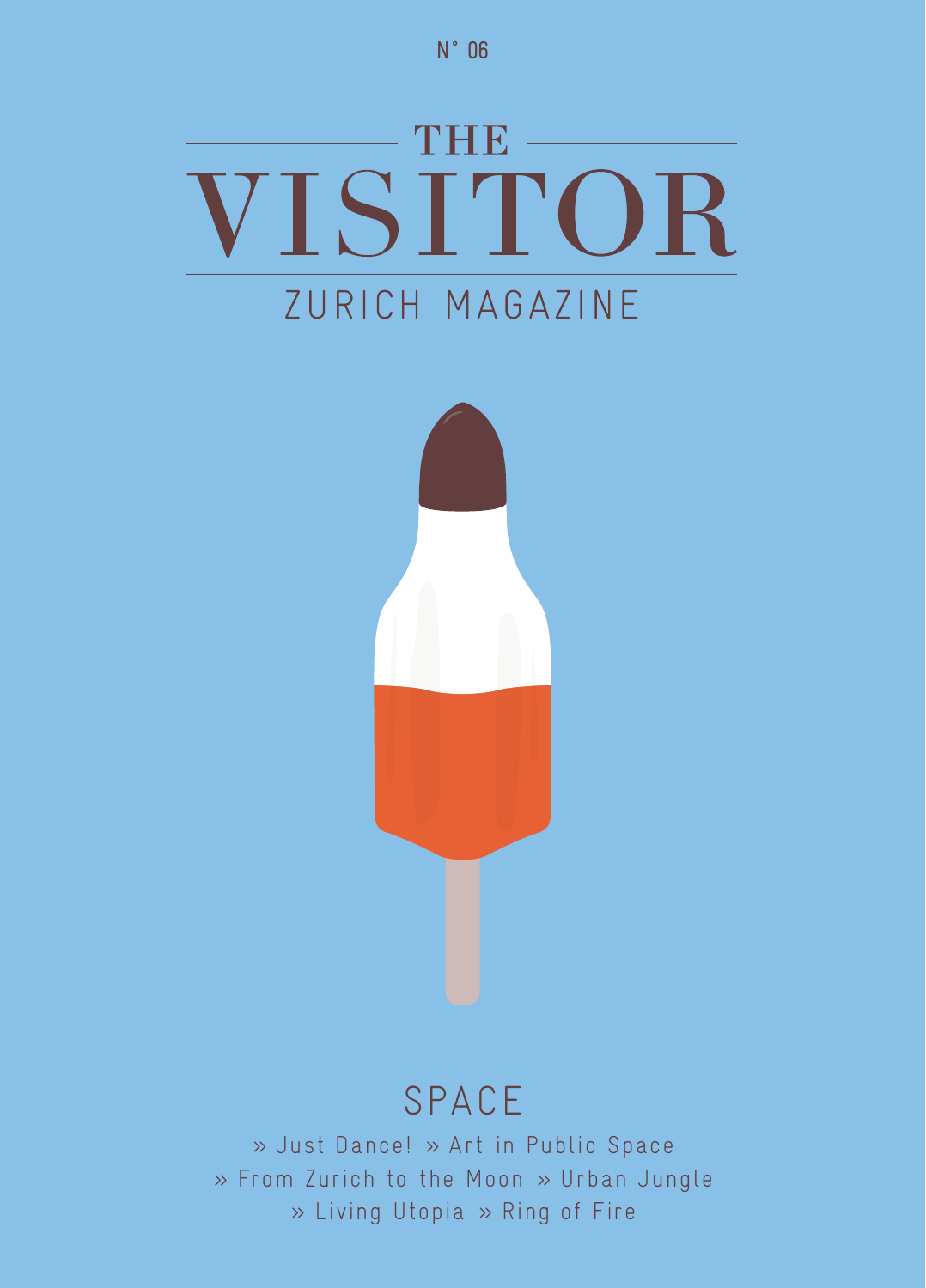

*Text: Michèle Fröhlich Photography: Stephan Rappo* 

## AN ADVENTURE AWAY

Land on the Chäserrugg mountain, surrounded by great architecture and enticing nature.

> 78 79 easternmost mountain of the Churfirsten range. Winter on Chäserrugg mountain The alpine world meets innovative architecture by Herzog & deMeuron on the first and

HOW TO GET THERE Trains leave from Zurich every half hour, meaning you can be up on Chäserrugg in less than two hours. Whether you head to the mountain for winter pleasures or summer hiking, the train ride on the Voralpen-Express is an experience in its own right.  *voralpen-express.ch*

### At the waterfalls

In summer, the waterfalls roar as the Thur river plunges into the deep. In winter, they transform into a silent ice palace adorned with huge, glittering icicles. However, it is not just the water being frozen that turns this place silent in winter; it is also the fact that few venture out here in the cold.

**Hike:** From Unterwasser Post, head towards Wildhaus. A signpost for the Thur waterfalls can be found at Hotel Sternen, approx. 15 min.

#### A skiing experience Whether you're a newbie or a sea-

soned pro – skiing is the way to get around

in Chäserrugg. Visitors have the option of booking a personal training session for a few hours. In any case, we recommend keeping those skis on until you've experienced the legendary eastern descent. After a sporty start on the summit, skiers can savor a five kilometer ski route leading through snowy alpine meadows and forests, all the way to Stöfeli ski station. **Skiing:** Tickets from CHF 48; personal training sessions from CHF 100.

#### Panoramic views

The wind can pick up on Chäserrugg, which is a good thing as it whips up fine ice crystals and waves of snow. These natural works of art can be witnessed on the circular route on the Rosenboden plateau. An added bonus is the splendid view of 500 peaks in six countries. If not obscured by a sea of clouds, even the gaudy blue waters of Lake Walenstadt appear close enough to touch. **Hiking:** Circular route from Chäserrugg to Rosenboden: between 45min and 2hrs, depending on the route.



#### TOURIST INFORMATION

New: day trip by bus from Zurich through the year. Option for first ski experience with Skischool Chäserrugg in winter. » chaeserrugg.ch